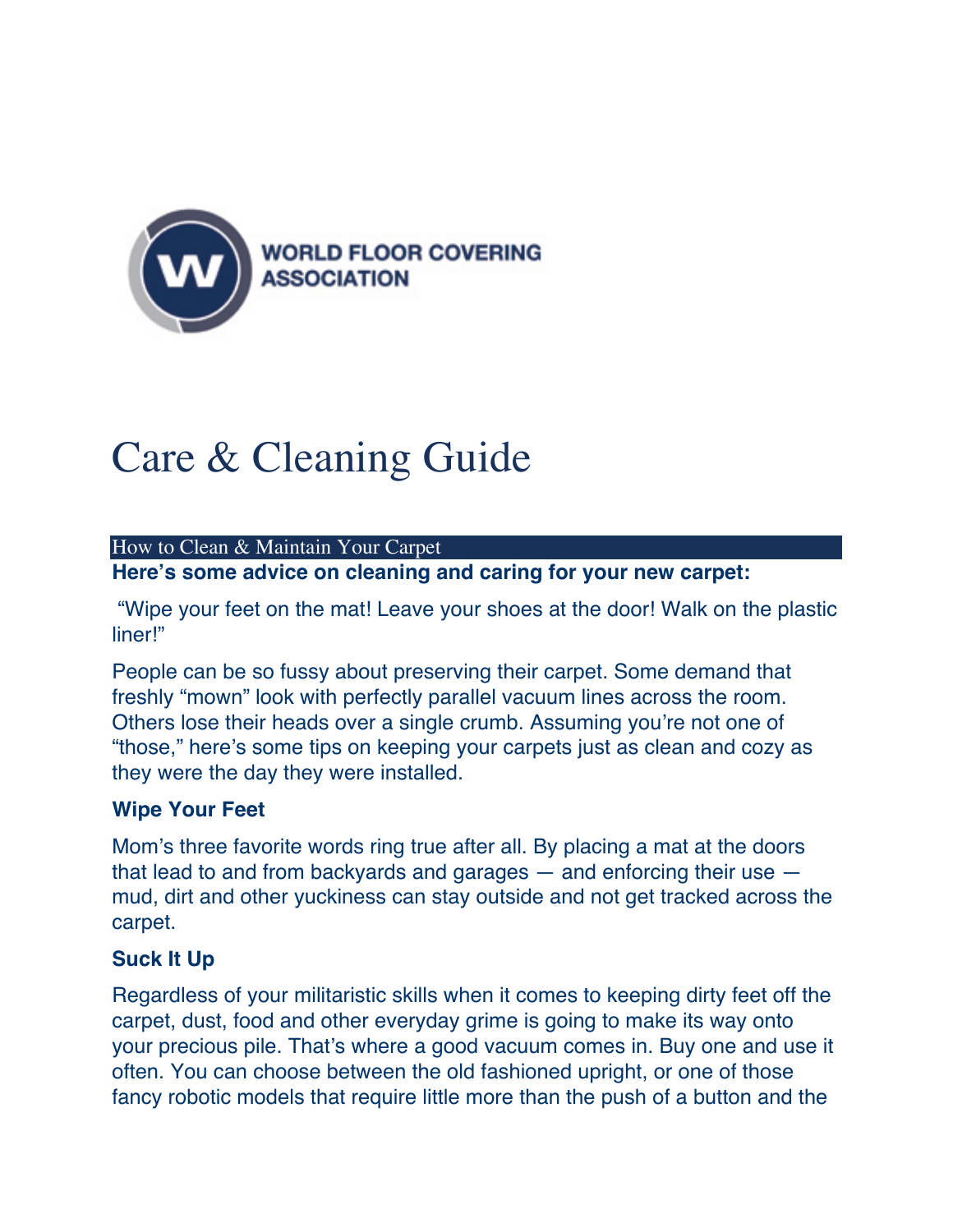occasional emptying of the filter. Frequent vacuuming sucks up the dust and loose dirt, refreshing your rugs and extending the life of your investment.

#### **Bag It**

If you choose a vacuum that uses bags, make sure you change the bag frequently to allow maximum cleaning efficiency — and to avoid all that dust blowing back out onto your carpets! Newer bag-less models may save time and make the effort even easier!

## **Watch Your Weight**

Heavy furniture, potted plants and other home décor can crush carpet pile and leave compressions that you may not notice until you redecorate or move. It's a good idea to shake things up every once in a while — rearrange the furniture and your carpet will thank you.

## **Stay Out of The Sun**

Those large picture windows invite the sunlight in, casting a beautiful glow across your home. But in the same way the sun damages our skin, its ultraviolet rays can also damage the color of your carpet over time. To avoid sun lightening to your carpets, shut the curtain or blinds when the sun is most intense or use UV glass or film in your windows.

#### **Snip the Snags**

Looped carpets tend to snag over time — especially at the seams. It's best not to vacuum over lose yarn or pull at the snags. Instead, treat every loose thread like you would on an expensive suit. Grab a pair of scissors and carefully snip the snag flush with the plush.

#### **Watch the Spills**

"To eat or drink on the carpet? That is the question." Long before Shakespeare might have contemplated that line, everything from cracker crumbs to red wine has found its way onto and into costly carpets. When these events occur (and they *will* occur), begin the clean up process by using a dry cloth to blot up as much debris or liquid as possible. The longer you wait, the more the fibers will absorb the stain. Warm water should then be used to rinse the stained area. Press the cloth into the carpet to soak up the moisture until the stain is gone. Don't scrub and don't use hot water. You'll damage the fibers. Finally, rinse the area with warm water and absorb the wetness with a dry cloth. After your carpet is dry, vacuum it to restore its texture and appearance. There are some carpet cleaners that do actually